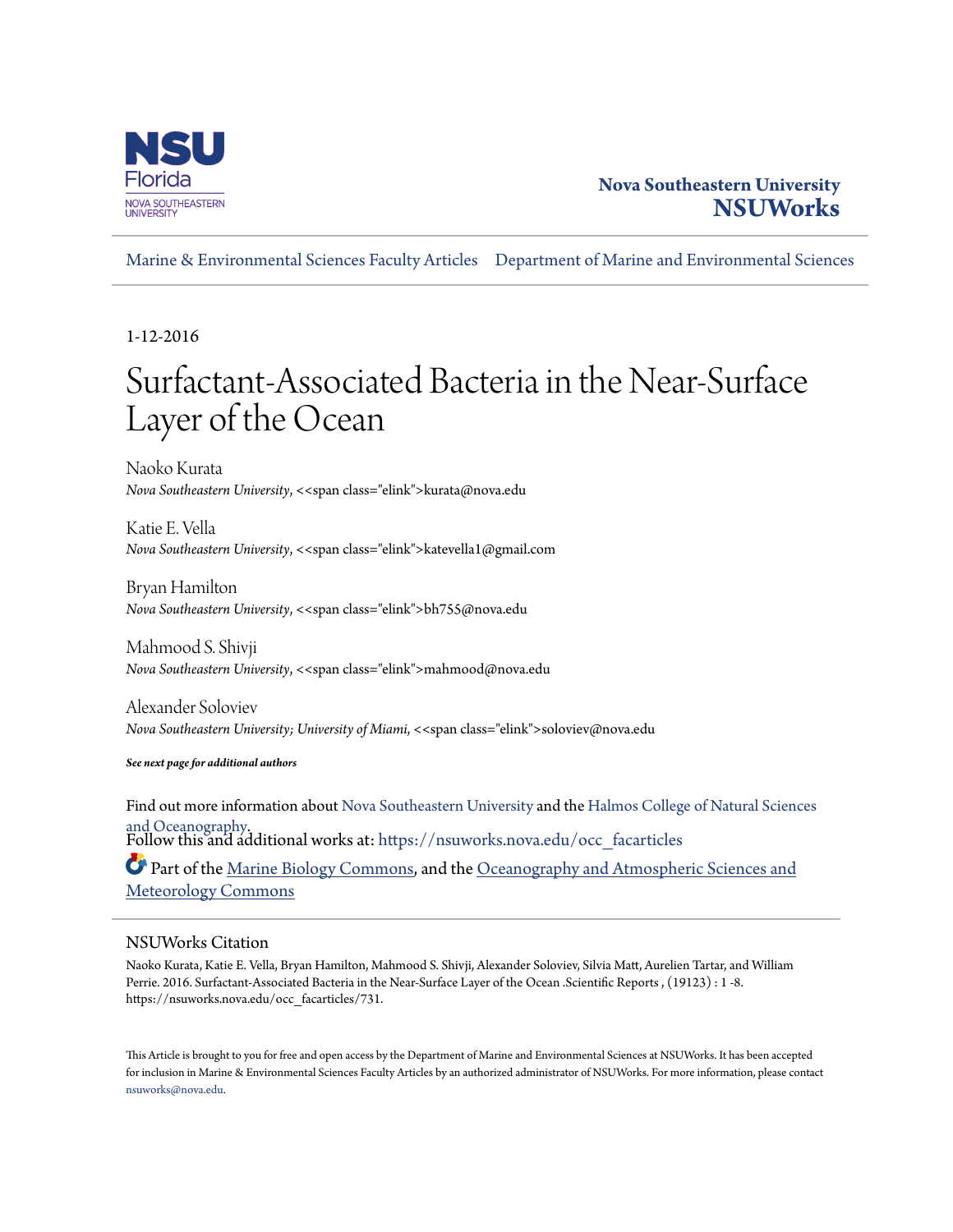#### **Authors**

Silvia Matt *Naval Research Laboratory - Stennis Space Center*, sm1424@nova.edu

Aurelien Tartar *Nova Southeastern University*, aurelien@nova.edu

William Perrie *Bedford Institute of Oceanography - Canada*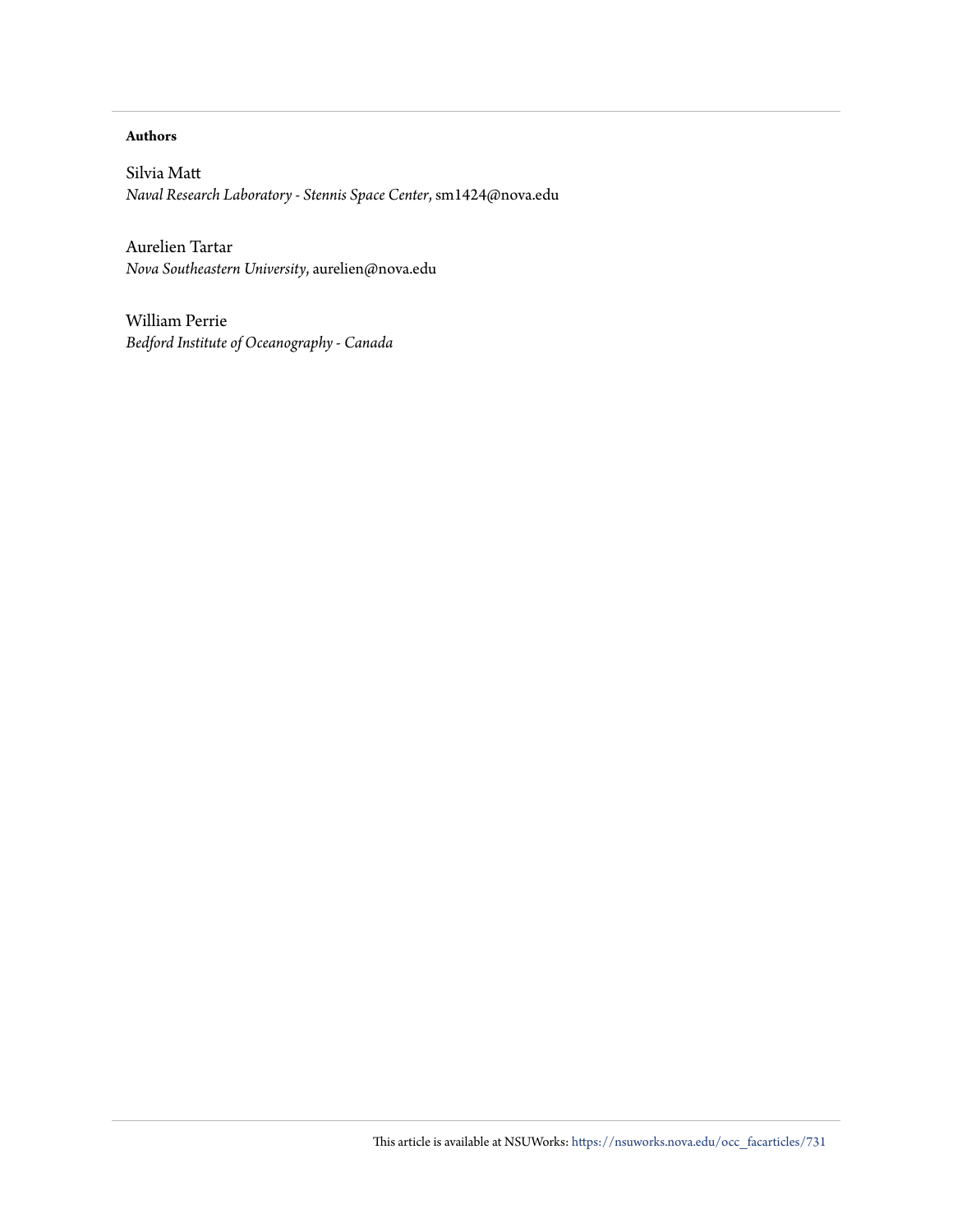# SCIENTIFIC REPERTS

Received: 27 October 2014 accepted: 04 December 2015 Published: 12 January 2016

## **OPEN** Surfactant-associated bacteria in **the near-surface layer of the ocean**

**Naoko Kurata<sup>1</sup>, KateVella<sup>1</sup>, Bryan Hamilton<sup>1</sup>, Mahmood Shivji<sup>1</sup>, Alexander Soloviev<sup>1</sup>,<sup>2</sup>, Silvia Matt<sup>3</sup>, AurélienTartar<sup>4</sup> & William Perrie<sup>5</sup>**

**Certain marine bacteria found in the near-surface layer of the ocean are expected to play important roles in the production and decay of surface active materials; however, the details of these processes are still unclear. Here we provide evidence supporting connection between the presence of surfactantassociated bacteria in the near-surface layer of the ocean, slicks on the sea surface, and a distinctive feature in the synthetic aperture radar (SAR) imagery of the sea surface. From DNA analyses of the**  *in situ* **samples using pyrosequencing technology, we found the highest abundance of surfactantassociated bacterial taxa in the near-surface layer below the slick. Our study suggests that production of surfactants by marine bacteria takes place in the organic-rich areas of the water column. Produced surfactants can then be transported to the sea surface and form slicks when certain physical conditions are met. This finding has potential applications in monitoring organic materials in the water column using remote sensing techniques. Identifying a connection between marine bacteria and production of natural surfactants may provide a better understanding of the global picture of biophysical processes at the boundary between the ocean and atmosphere, air-sea exchange of greenhouse gases, and production of climate-active marine aerosols.**

Bacterial taxa found in thin near-surface layers of the ocean – bacterioneuston<sup>1[,2](#page-7-1)</sup> – are of interest due to a num-ber of practical applications, including air-sea gas exchange of greenhouse gases<sup>[3](#page-7-2)</sup>, production of climate-active marine aerosols<sup>4</sup> and remote sensing of the ocean. In particular, surfactant (surface active materials) production and degradation via microbial biochemical processes have potential importance in those applications and therefore are a focus of this study.

Known major sources of surfactants in the open ocean include inputs from terrestrial runoff, deposition from atmosphere, and phytoplankton<sup>[5](#page-7-4)</sup>; however, the microbial surfactant production within the ocean has not been fully understood. Microorganisms are important surfactant producers and have received considerable attention from the biochemical industries for the production of detergents, emulsifiers, and dispersants<sup>[6](#page-7-5)</sup>.

Some surfactant-producing marine bacterial strains have been recovered from oil contaminated sites<sup>[7](#page-8-0)</sup>, seawater and sediment<sup>8-10</sup>. Surfactant-producing marine bacteria have wide taxonomic distributions encompassing phyla including *Acinetobacter* spp.*, Arthrobacter* spp.*, Pseudomonas* spp.*, Halomonas* spp.*, Bacillus* spp.*, Rhodococcus* spp., and *Enterobacter* spp<sup>11–13</sup>, which are known to produce variety of surfactants. A standard way to identify surfactant-associated bacteria is to first culture for isolation on medium and to apply various screening methods including drop collapse, oil spreading<sup>[14](#page-8-3)</sup>, hemolytic assay, tilted glass slide, blue agar plate, hydrocarbon overlaid agar plate, emulsification index, and emulsification assay<sup>15</sup>. The conventional surfactant screening methods, however, are highly selective, since environmental marine strains consist of highly complex microbial mixtures and a large number of marine bacterial are difficult to cultivate on medium<sup>[16](#page-8-5)</sup>. Therefore, the culture-dependent methods have limited our understanding of true diversity for surfactant-associated bacteria. However, with the advent of high-throughput sequencing, which revealed an unprecedented number of bacteria present in the ocean, we can argue that there are undiscovered roles that bacteria play in terms of surfactant production and transformation in the oceanic environment.

<sup>1</sup>Halmos College of Natural Sciences and Oceanography (formerly Oceanographic Center), Nova Southeastern University, Dania Beach, FL, USA. <sup>2</sup>Rosenstiel School of Marine and Atmospheric Science, University of Miami, Miami, FL, USA. <sup>3</sup>Naval Research Laboratory, Stennis Space Center, MS, USA. <sup>4</sup>Department of Biological Sciences (formerly Division of Math, Science and Technology), Nova Southeastern University, Fort Lauderdale, FL, USA. <sup>5</sup>Fisheries and Oceans Canada, Bedford Institute of Oceanography, Nova Scotia, Canada. Correspondence and requests for materials should be addressed to N.K. (email: [kurata.naoko.jp@gmail.com](mailto:kurata.naoko.jp@gmail.com)) or A.S. (email: [soloviev@](mailto:soloviev@nova.edu) [nova.edu](mailto:soloviev@nova.edu))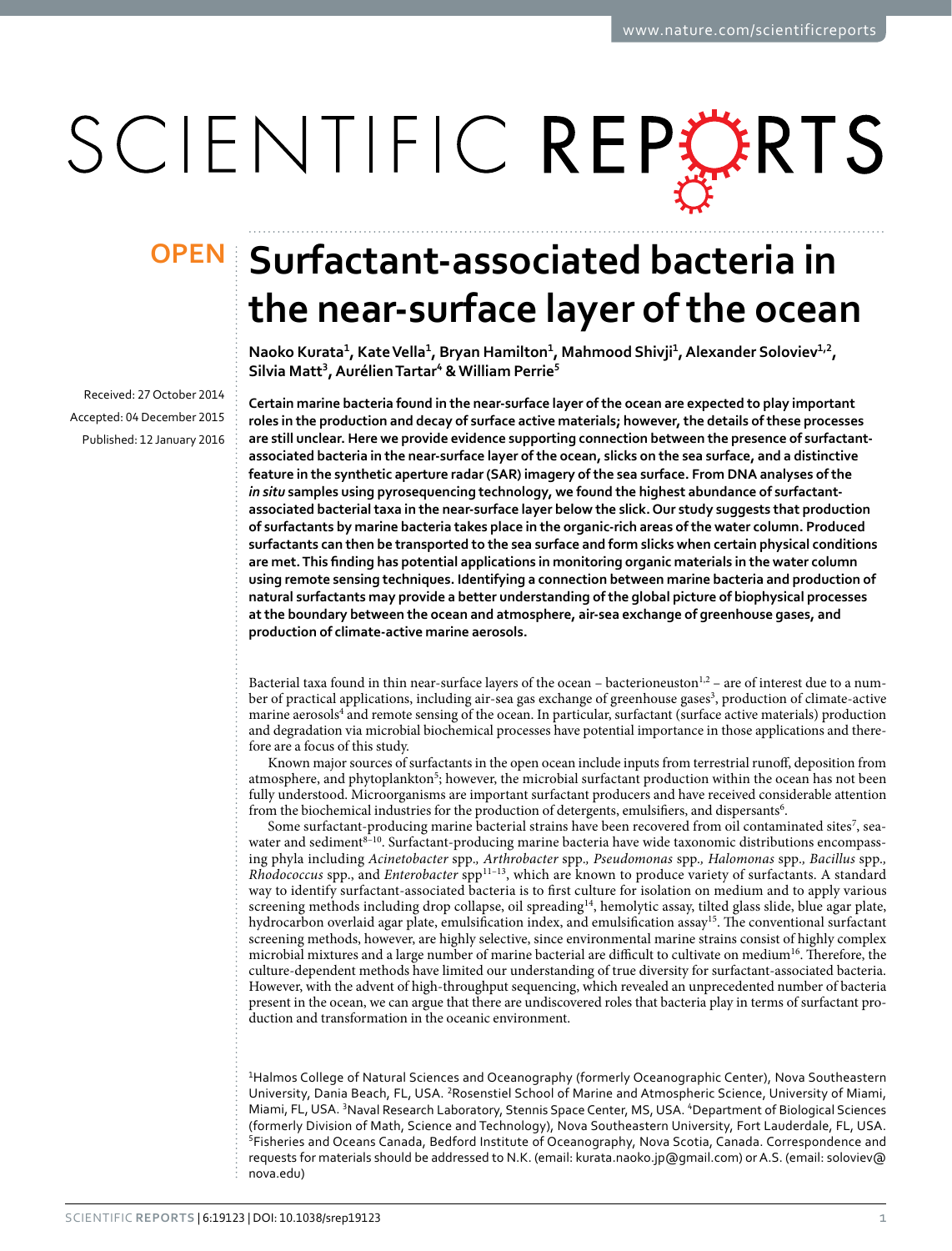

<span id="page-3-0"></span>**Figure 1. Schematics of the experiment to reveal the link between surfactant-associated bacteria, sea slicks, and synthetic aperture radar satellite remote sensing.** Surfactants are capable of dampening the short capillary ocean surface waves and smoothing the sea surface<sup>18,27</sup>. SAR can detect areas with concentrated surfactants or sea slicks, which appear as dark areas on the SAR images.

Surfactants can modify physical properties of the air-sea interface and near-surface layer of the ocean by altering surface tension forces<sup>17</sup>. The effect of surfactants includes dampening of short gravity-capillary waves<sup>18</sup>, as well as the suppression of near-surface turbulence and coherent structures<sup>[19](#page-8-8)</sup>. The presence of surfactants increases the temperature difference across the millimeter thick aqueous thermal molecular diffusion sublayer and the resistance of the air-sea interface to interfacial gas exchange<sup>[20](#page-8-9),[21](#page-8-10)</sup>. Under low and moderate wind speed conditions, surfactants produce slicks (films) on the sea surface, which dampen short gravity-capillary waves<sup>[17](#page-8-6)</sup>. These slicks are also identifiable from space<sup>[18](#page-8-7)</sup> with high-resolution remote sensing techniques such as synthetic aperture radar (SAR), which responds to short surface  $(Bragg<sup>22</sup>)$  scattering waves ([Fig. 1](#page-3-0)).

The top few millimeters of the ocean, where physical, chemical, and biological properties are most altered relative to deeper water, are often referred to as the sea surface microlayer<sup>4[,23,](#page-8-12)24</sup>. The sea surface microlayer is characterized by the presence of the aqueous viscous, thermal, and diffusion molecular sublayers with extremely large gradients in current velocity, temperature, and gas concentration<sup>23</sup>, respectively. For example, for a typical thickness of 10<sup>−</sup>3m and temperature differences across the thermal molecular diffusion sublayer of 0.2°C–0.4°C under low and moderate wind speed conditions, the vertical temperature gradient in this layer can be as much as 200 °C m<sup>-1</sup>-400 °C m<sup>-1</sup> (ref. [23](#page-8-12)). Due to the unique condition in the sea surface microlayer, the bacterial composition of this layer or bacterioneuston has been reported to be distinct from that of the underlying water column<sup>[6,](#page-7-5)[20,](#page-8-9)25</sup>. Bacterioneuston can be affected by solar radiation, ocean wave motions, turbulence, and disruptions of the air-sea interface due to wave breaking. Some bacterioneuston have adapted to the physical conditions within the sea surface microlayer; however, others may have a better chance of survival in the water column below the surface rather than in the sea surface microlayer $26$ .

Studying the bacterial content in the sea surface microlayer is an experimental challenge. A number of meth-ods have been developed for surface microlayer sampling over the past decades, including mesh screens<sup>[27](#page-8-16)</sup>, glass plates<sup>28</sup>, and membrane filters<sup>29</sup>. Still, these methods may result in some degree of microbial contamination, either by the mechanical disturbances to the sea surface from the ship hull or by the unintended exposure of the instrument to the underlying water mass.

The focus of our study was to take a snap shot of the bacterial profile of the sea surface, identify the presence of surfactant-associated genera, which may strongly vary in space and time. For this purpose, we have advanced microlayer sampling techniques for the sea surface microlayer, implemented a culture-independent high-throughput sequencing method, and coordinated our field studies with SAR satellite imaging.

#### **Measurements**

In our study, we have implemented the approach described in Franklin *et al*. [25](#page-8-14) to identify the bacterial composition of the sea surface microlayer in open ocean conditions. In Franklin's study, sampling of surface materials was performed using a 47 mm polycarbonate membrane filter, which was placed on the sea surface with forceps in the proximity of the boat hull. Disruptions of the sea surface microlayer as a result of the ship hull causing wakes may lead to inaccurate microlayer sampling. Therefore, we used a 2.5m fishing rod to deploy the membrane filters away from the vessel (see Methods).

The study site was located approximately 8 km east of Port Everglades, Fort Lauderdale, on the Atlantic Coast of Broward County, Florida. The vessel was situated perpendicular to the wind and the membrane filter was released from the bow of a drifting boat away from the disturbances ([Fig. 2a\)](#page-4-0). The membrane filter attached to the sea surface primarily due to surface tension and the microbial content was collected ([Fig. 2b](#page-4-0),c). After approximately 3 to 10 seconds, the filter was retrieved and removed from the nymph hook with sterile forceps. The filter was then stored in a sterile bag where it was immediately placed on dry ice [\(Fig. 2d\)](#page-4-0). Subsurface microbial samples were taken from 0.2m depth in an area undisturbed by the ship using tubing and a peristaltic water pump (see Methods).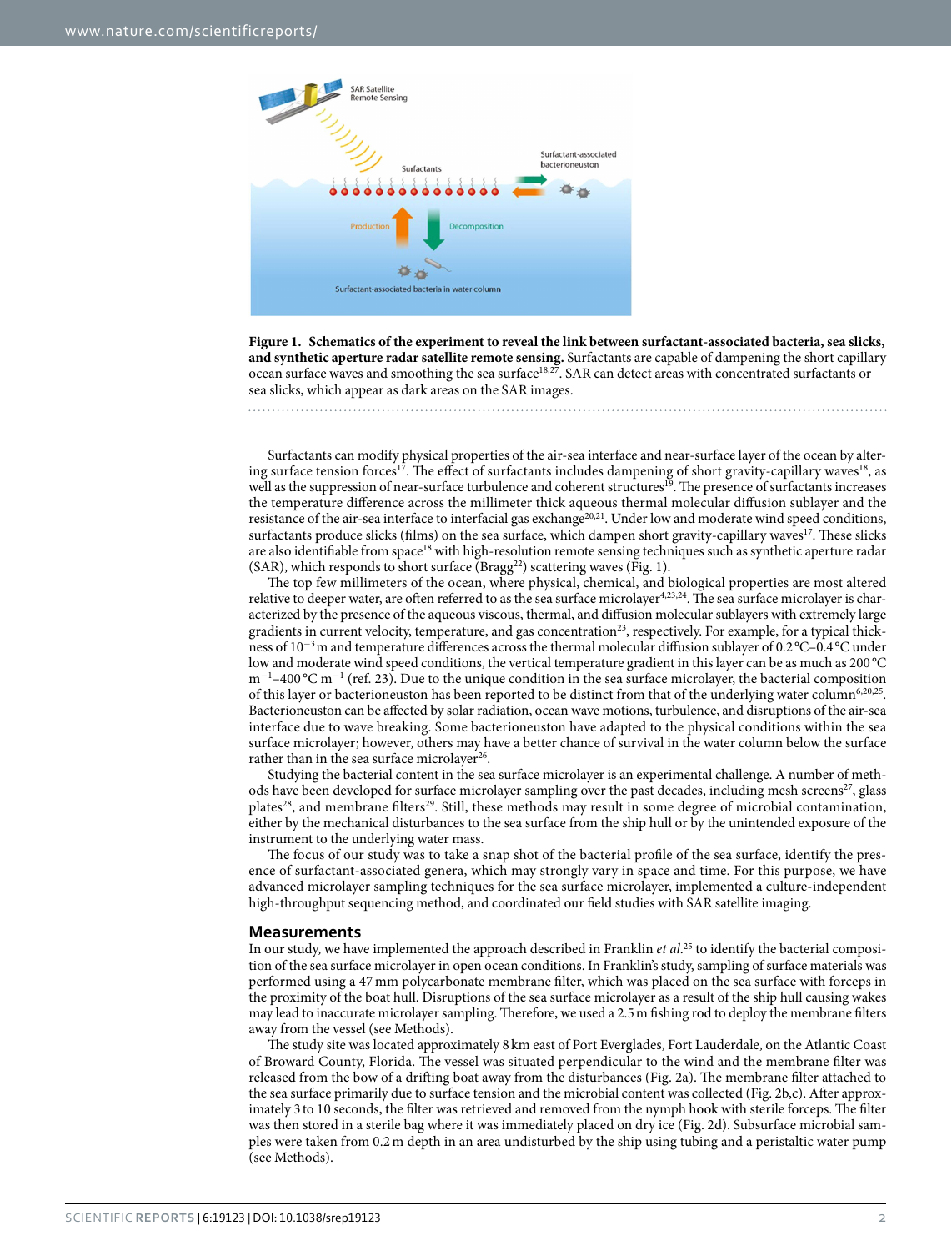

<span id="page-4-0"></span>**Figure 2. Sea surface microlayer sampling method. (a**) The sampling is conducted from the bow of the drifting boat, in an area undisturbed by the boat wake. (**b**) A membrane filter is released using a fishing pole to collect samples away from the vessel to avoid contamination from the ship wake. **(c**) Microbial cells in the sea surface microlayer attach to the membrane filter due to surface tension. (**d**) The membrane filter is removed with sterile forceps, stored in a sterile bag and placed on dry ice for laboratory DNA analysis. The sea surface microlayer sampling method was designed to reduce potential contamination of microbial samples. This method included special precautions to avoid hydrodynamic disturbances to the sampling area from the ship hull as well as to identify and eliminate possible microbial contamination during sample collection and handling in the laboratory. The *in situ* sampling method and the subsequent DNA analysis of the bacterial samples are described in more detail in Methods.

A total of over 100 *in situ* samples were taken during experimentation in the Straits of Florida over several days in 2010 and 2011. All stages of sampling were recorded on video in order to identify and discard unsuccessful sampling attempts. Samples taken on July 10, 2010 were chosen for the analysis based on satellite overpass, no rain conditions, and the presence of a pronounced slick area in the Straits of Florida. During this day, single samples from each location, sea surface microlayer slick and non-slick area, and subsurface water corresponding to the slick and non-slick areas, were taken. Samples taken on September 10, 2011 were included in the analysis in order to evaluate contamination issues during sample handling in the field and laboratory analysis. During this day, we took only control and non-slick samples (no slicks were observed). The control samples included one filter exposed to the air and one prepared along with other filters but never exposed to the environment. The non-slick samples included one filter from the sea surface microlayer and one from the water column. All filters were processed in the same manner throughout the course of the laboratory work using 454 high-throughput sequencing, and bioinformatics analysis (see Dataset 1 in Supplementary Information).

#### **Results**

In the case study on July 10, 2010 ([Fig. 3\)](#page-5-0), the *in situ* bacterial sampling was coordinated with a RADARSAT 2 satellite overpass. Slicks were visually identified based on their glossy appearance [\(Fig. 3a\)](#page-5-0), which provided guidance in collecting *in situ* samples exactly within the slick area. Slicks appeared in the respective SAR image as dark lines [\(Fig. 3b](#page-5-0)). Sampling locations in the slick and non-slick area are indicated in the SAR image shown in [Fig. 3b.](#page-5-0)

In this case study, the 454 sequencing analysis was used to get the first insight into the overall bacterial composition of the sea surface microlayer and water column in the slick and non-slick areas. The results of the 454 sequencing analysis of samples were organized by operational taxonomic units (OTUs—see Methods) and subsampled to 382 reads in order to match the lowest sequence number obtained for the slick sea surface microlayer 2010 sample using QIIME 1.8.[030](#page-8-19) (see Dataset 1 in Supplementary Information). The OTUs found on control filters are treated as an indication of potential contamination during sample handling at sea or in laboratory.

The following genera of surfactant-associated bacteria known from literature (see e.g. ref. [15](#page-8-4))have been identified from the 454 sequencing analysis: potential surfactant producers *Acinetobacter* spp., *Bacillus* spp., *Corynebacterium* spp., and *Pseudomonas* spp. (also a degrader), and a surfactant degrader *Escherichia* spp. Most intriguingly, the greatest abundance of potential surfactant producers, *Acinetobacter* spp. and *Bacillus* spp., was detected in the subsurface below the sea slick rather than in the sea surface microlayer sample [\(Fig. 4\)](#page-5-1).

Analysis of the 2010 data showed indication of possible contamination for some bacteria genera during sample handling and lab analysis. In order to address this issue, control filters were introduced in the analysis. A related test was conducted during the 2011 field campaign and certain OTUs, belonging to the *Acinetobacter, Corynebacterium,* and *Eschierichia* genera, were found on control filters (see Methods and Dataset 1 in Supplementary Information), which were an indication that there was higher probability of contamination with these genera during field and lab handling of samples. There was no contamination detected for *Bacillus,* and *Pseudomonas* (no OTUs belonging to these genera have been found on control filters).

#### **Discussion**

The implementation of the new sampling techniques and analysis has allowed us to observe the differences between the compositions of surfactant-associated bacteria in the slick and non-slick areas, and also between the sea surface and subsurface water. The surfactant producers, *Acinetobacter* spp. and *Bacillus* spp. appear to be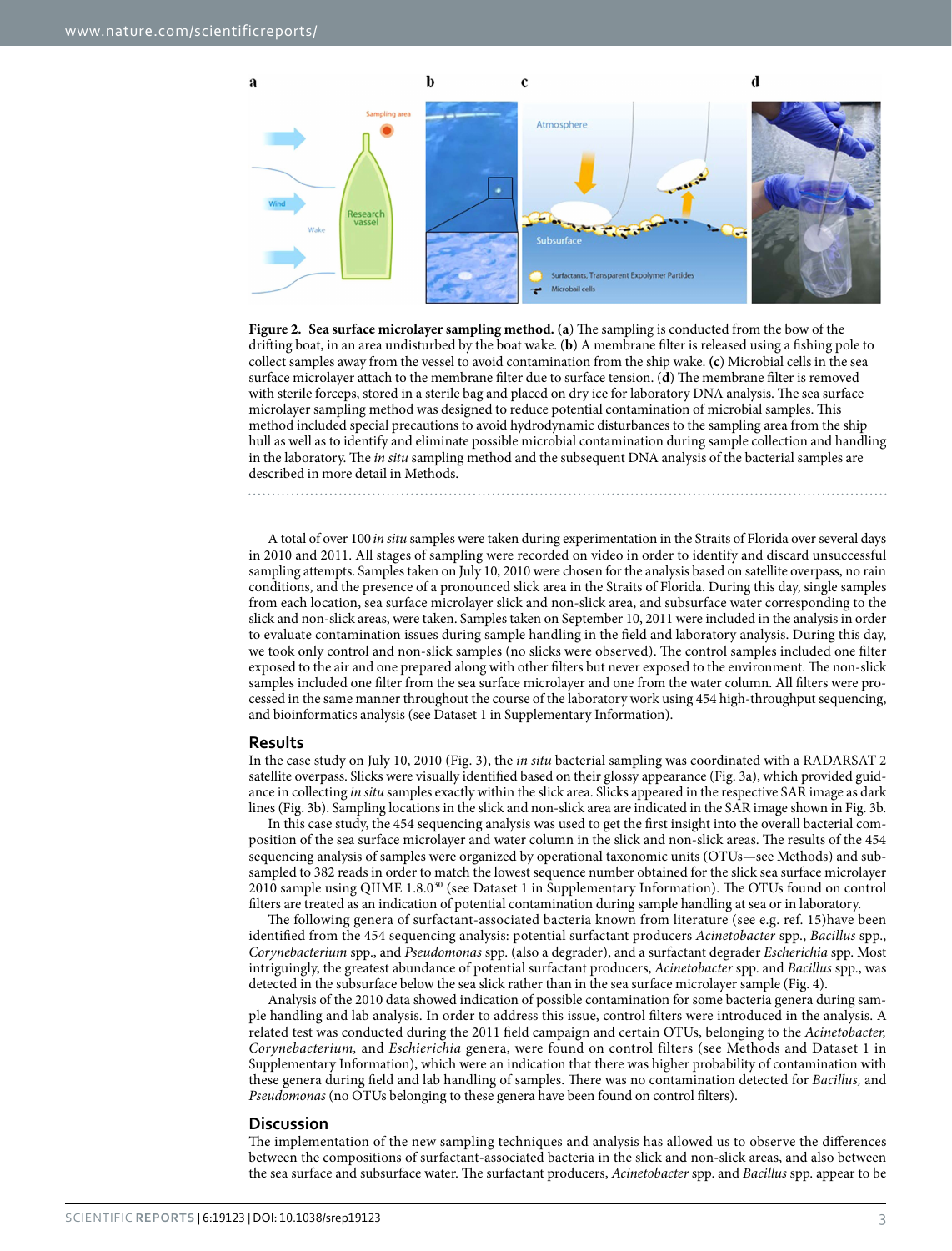

<span id="page-5-0"></span>**Figure 3. Case study on July 10, 2010 in the Straits of Florida.** (**a**) Photographic image of a slick. The glossy area represents the slick. (**b)** SAR image of the sampling areas captured with the RADARSAT-2 satellite at 11:23 UTC on July 10, 2010. The image is in C-band VV-polarization. The corresponding operational beam mode is fine quad-polarization mode. The incidence angle is between 26.9 (near) –28.7° (far) and the resolutions in range and azimuth directions are 5.4 and 8.0m. A 3\*3 Lee Filter was applied to reduce the speckle existing on the SAR image. The radiometric error for RADARSAT-2 fine quad-polarization imaging model is smaller than 1dB. Slicks appear in the respective SAR image as dark lines. The study site was located approximately 8 km off the Atlantic Coast of Fort Lauderdale, Florida; wind speed was around 1.8–2.6 ms<sup>-1</sup>; wind direction, 240–260°. 1 – Slick sampling, sea surface microlayer. 2 – Slick sampling, subsurface. 3 – Non-slick sampling, sea surface microlayer. 4 – Non-slick sampling, subsurface.



<span id="page-5-1"></span>**Figure 4. Relative abundance of surfactant-associated genera observed during the experiment shown in [Fig. 3](#page-5-0)**. Genus-level taxonomic assignments of 16S rRNA gene were used to determine relative abundance of the potential surfactant producers and decomposers, and non-producer/decomposers in each location (SML and SSW stand for sea surface microlayer and subsurface water, respectively).

present almost exclusively in the slick area and mostly localized in the water column rather than in the sea surface microlayer [\(Fig. 4\)](#page-5-1). (Note that *Acinetobacter* spp. may be subject to contamination during sample handling in the field or laboratory). This observation indicates that production of surfactants may take place in the organic-rich water column below the sea surface. Surfactants produced by the marine bacteria can then be transported to the sea surface by physical processes including diffusion, convection, advection, and bubble scavenging. The organic materials on the sea surface, as well as those dissolved in the water column, can potentially form a slick on the sea surface within a certain range of wind-wave conditions.

Our taxonomic analysis based on 16S rRNA marker genes gives us insight into the surfactant-associated bacteria and their potential surfactant related activities in the near-surface layer of the ocean. There is insufficient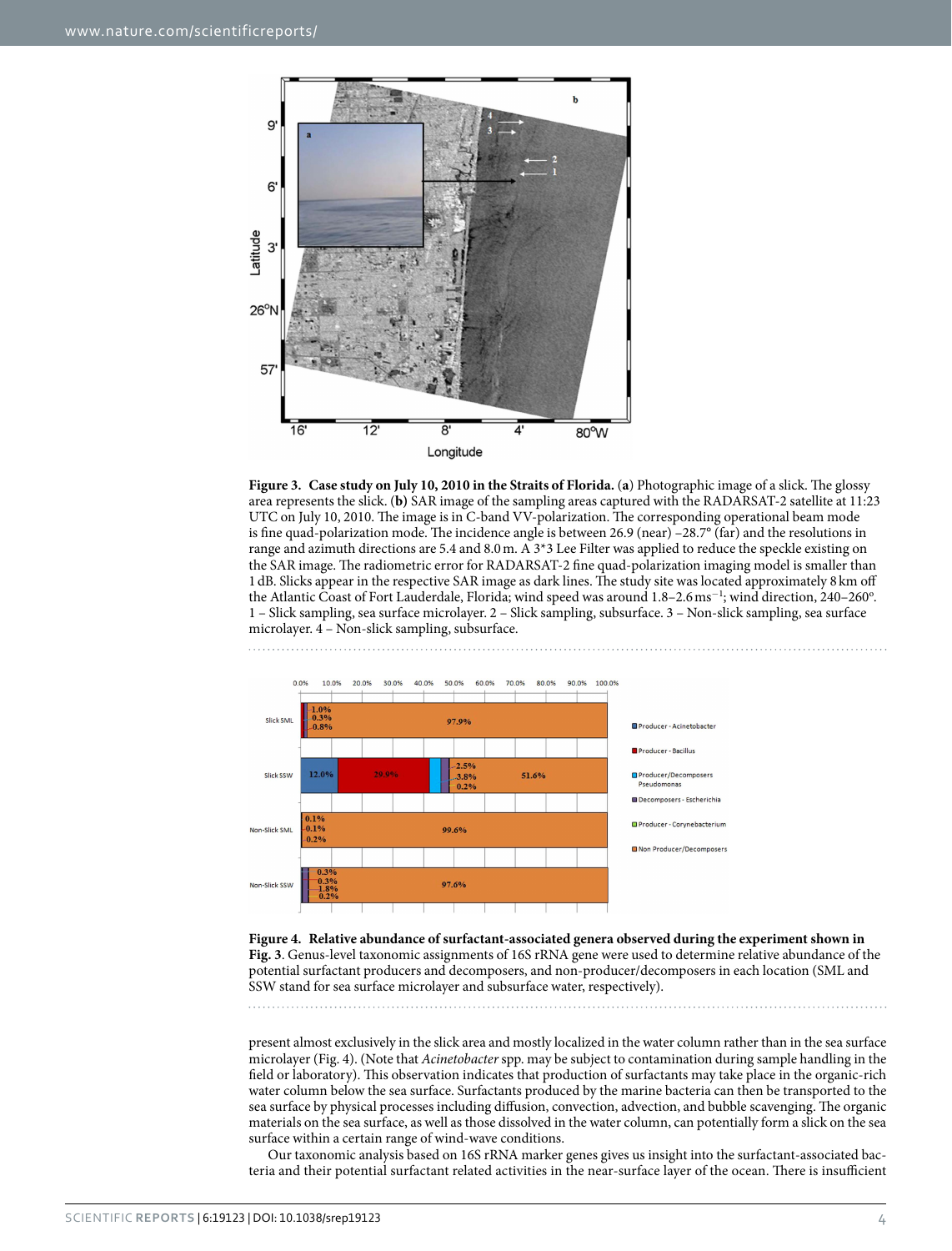information on the functional traits of marine bacteria related to production of surfactants, because a significant amount of surfactant producing bacteria in the ocean has not yet been identified. An approach including comparative genomics and transcriptomics analysis<sup>31</sup> can be involved in the future when sufficient amount of surfactant associated genes of marine bacteria will be known.

Homology searches indicated that one of the highest number of OTU, denovo1229 (see Methods and Dataset 1 in Supplementary Information), was 99% identical to *Bacillus litoralis* found in the tidal flat of the Yellow Sea, Korea[3](#page-8-21) . It is unknown if *B. litoralis* is directly involved in hydrocarbon biodegradation through production of surfactants. We can speculate that it is involved in biodegradation, since this species was isolated from the same hydrocarbon environment as the other known exopolysaccharide producers *B. cereus*, *B. subtilis*, and *Pseudomonas stutzeri*[33–35](#page-8-22). The latter are also known for the biodegradation of hydrocarbons[36](#page-8-23)[,37.](#page-8-24) There is no study showing that *B. litoralis* was associated with oil samples from the Deepwater Horizon oil spill disaster, which occurred on April 20, 2010 and was capped on 15 July 2010. Therefore, we cannot eliminate the possibility that dissolved oil was present in the water column during our sampling on July 10, 2010 in the Straits of Florida.

Our 16S rRNA amplicon sequencing approach helped us identify potential surfactant-associated genera in the sea surface microlayer as well as in the near-surface layer of the ocean. However, only a few surfactant producer and degrader species are known from the literature, which lets us speculate that there is a larger number of surfactant-associated taxa yet to be identified in the near-surface layer of the ocean. The reasonable next steps would be to collect and amplify DNA in a manner that quantitatively and statistically reflects the microbial community. Notably, in order to gain a more comprehensive composition and distribution of surfactant associated bacteria and surfactants on the sea surface, it is necessary to collect a larger number of samples in a wider range of environmental conditions. A companion paper[38](#page-8-25) implementing the method developed in this study includes analysis of larger number of samples but only for one bacteria genera (*Bacillus*).

The sampling in our study was performed under low wind speed conditions; however, the obtained results may provide an insight into a wider range of environmental conditions, since the surfactant-producing bacteria, if predominantly located in the water column below the wave-stirred layer, might be less affected by adverse weather conditions. Under high wind speed conditions, the near-surface layer of the ocean is saturated with air-bubbles due to wave breaking, while the rising air-bubbles scavenge surfactants in the water column. Due to alteration of surface tension by surfactants, the air-bubbles affect air-sea gas exchange, including greenhouse gase[s39,](#page-8-26) and also the bubble-bursting mechanism, which is an important factor in the production of climate-active marine aerosol[s3](#page-7-2)[,4](#page-7-3),[39](#page-8-26). We thus speculate that surfactant-producing and degrading bacteria may represent a factor in climate and climate change, alongside phytoplankton and other contributors to the surfactant pool.

Slicks on the sea surface were typically observed under low and moderate wind speed conditions. Under these conditions, the SAR backscatter was dominated by surface (Bragg<sup>[22](#page-8-11)</sup>) scattering by short gravity-capillary waves. If surfactants are present, they tend to dampen the capillary waves, and thus they can be detected in SAR imagery. Under high winds, the air-sea interface is disrupted by bubble-bursting and covered by sea spray and foam, essentially tending to form a two-phase environment. In these conditions, the SAR backscatter is dominated by volume-scattering, rather than surface Bragg-scattering by short gravity-capillary waves. While Bragg-scattering is known to saturate for increasingly high winds, in the sense that the backscatter signal reaches a limiting plateau and then begins to decrease, saturation does not appear to occur for the volume-scattering, which can be measured by satellite cross-polarization channels<sup>[22](#page-8-11)</sup>. In this latter high wind scenario, bubbles, sea spray and foam apparently depend on surface tension effects. As a result, polarimetric SAR imagery can potentially be affected by the presence of surfactants, and thus surfactant-associated bacteria in the water column to some extent, even in high wind speed conditions.

Unlike coloured algal blooms, surfactant-associated bacteria may not be visible in ocean colour imagery. Having the ability to detect these "invisible" surfactant-associated bacteria using SAR has immense benefits in all-weather conditions, regardless of cloud, fog, or daylight. This is particularly important in very high winds, because these are the conditions when the most intense air-sea gas exchanges and marine aerosol production take place. Therefore, in addition to colour satellite imagery, SAR satellite imagery may provide additional insights into a global picture of biophysical processes at the boundary between the ocean and atmosphere, air-sea greenhouse gas exchanges, and production of climate-active marine aerosols.

Here we have focused on the role of bacteria in the process of surfactant production and degradation in the marine environment. This is a pilot type study, with inherent limitations. The main limitations included the small sample size and small size of the filter used for DNA collection. For future studies, a more comprehensive approach should be implemented, including community-level analysis (metagenomics).

#### **Methods**

**Sampling Methods.** The surface sampling method consisted of attaching a polycarbonate membrane filter (47mm diameter) to a fly-fishing nymph hook, which was pre-sterilized (Fig. S1, Supplementary Information). The fly-fishing nymph hook was then tied to a 0.2m piece of sterilized fly-fishing line with a loop at the opposite end. (The membrane filter, hook, and line were all placed inside a sterile, plastic zip-lock bag until sampling commenced.)

The small size of the filter in a diameter of 47mm made our sample collection easier in terms of handling and applying aseptic sampling techniques. However, the low biomass filter sample yielded a low concentration of genomic DNA, which required a relatively large number of PCR cycles in compensation. The related PCR errors, such as chimeric sequences, were discarded during the bioinformatic analysis in this study. Yet, such a removal of erroneous sequences may cause a large loss of overall sequence reads and lead to shallower sequencing depth. The alpha diversity plots demonstrated that the nearly leveled off accumulation curve of the slick subsurface water sample (Fig. S2, Supplementary Information) was well censused as compared to the slick sea surface microlayer sample. The steeper initial curve of this slick microlayer sample implied a higher species diversity present in the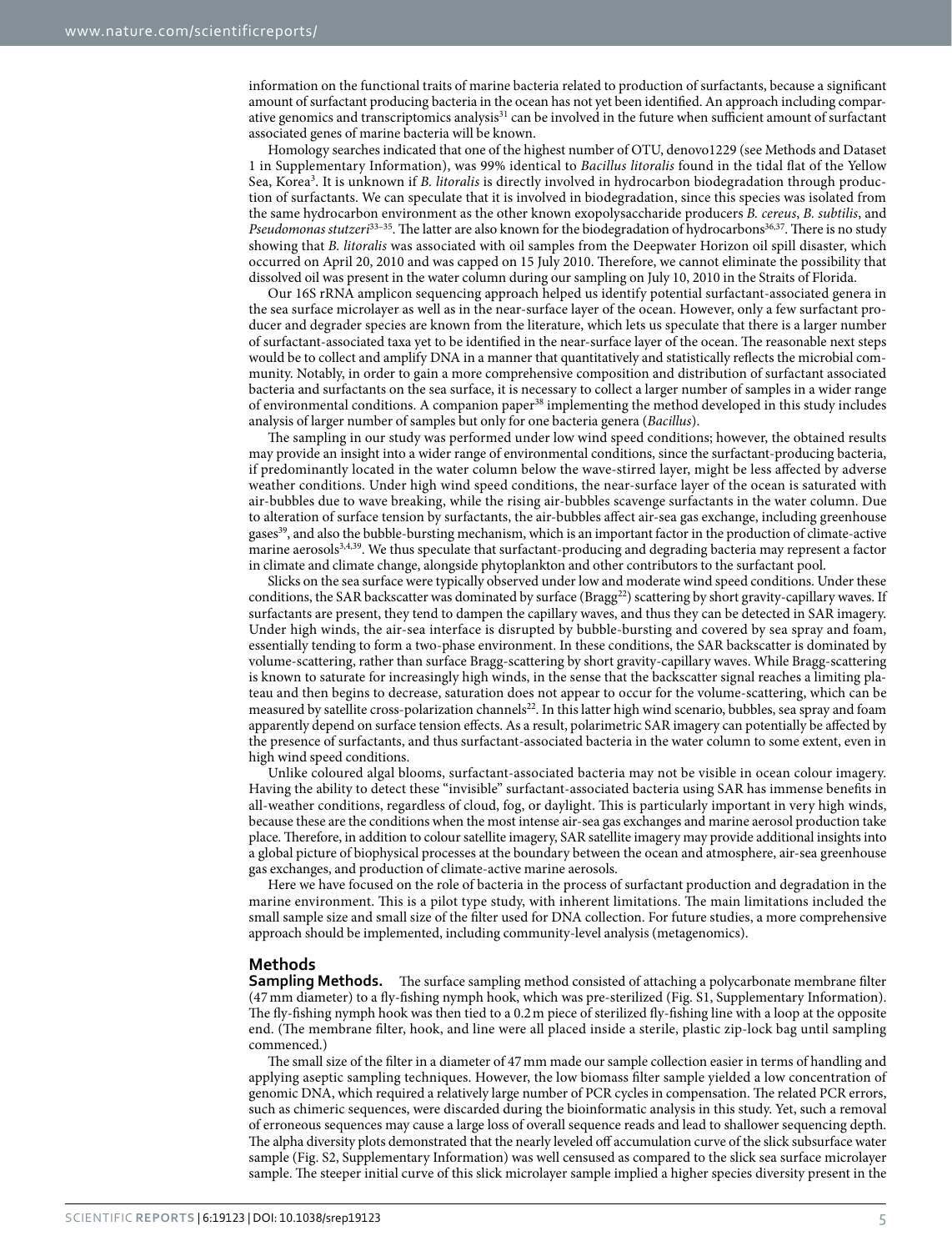sea slick, although the low number of overall reads suggested that an increased sampling effort might result in a more accurate estimation of species diversity. Nonetheless, this study focused on the comparison of specific OTUs belonging to *Bacillus* spp. and *Acinetobacter* spp., within the rarefied samples of 382 reads. This initial portion of the curves up to 382 reads represent the relatively dominated species as rarefaction curves generally raise rapidly at beginning, sampling the most common species, but curves begin to level off while sampling rarer species.

Subsurface microbial samples were taken from 0.2 m in depth in an area undisturbed by the ship. A portable environmental water sampler (Barnant Co., Barrington, IL) was used to collect subsurface water. The water sampler has a rotor that generates a peristaltic motion. A flexible tube is inserted into the rotor that continuously pumps the fluid through the flexible tubing, which eliminates contact between the pump and fluid. To avoid cross contamination, new tubing was used to collect each water sample and sterilized prior to use. To facilitate the collection of water samples away from the vessel wake, the tubing was inserted in a 1m long PVC pipe and held steady on the downwind side of the drifting boat. The tubing was marked 0.2m away from the suction end in order to ensure accurate sample depths. The pump was started once the suction end was submerged to the correct depth and pumped for a few minutes in order to remove possible residual contamination inside of the plastic tubing. Approximately 500ml of water sample was then collected into a sterile bag. Immediately afterward, several membrane filters were soaked in the collected water for 3 to 10 seconds. Each membrane filter was then placed in a sterile bag and stored on dry ice. These subsurface sampling techniques are implemented to replicate, as close as possible, the sea surface microlayer filter collection procedure.

**Genomic DNA extraction from filter membranes.** Genomic DNA was extracted directly from each membrane filter sample in sterile laboratory conditions by utilizing the QIAamp DNA Investigator Kit (QIAGEN Inc., Valencia, CA). Each filter was cut into small pieces and added to individual 1.5 ml tubes. We followed the merchant instructions for the remainder of the procedure. NanoDrop1000 spectrophotometer (Thermo Scientific, Wilmington, DE) was used to measure concentration and purity of the samples.

**454 GS FLX library preparation.** The 16S rRNA genes of approximately 1100 bp in length were amplified with universal 16S rRNA primers 27F (5′-AGAGTTTGATCMTGG-3′) and 1492R  $(5'$ -TACCTTGTTACGACTT-3')<sup>[40](#page-8-27)</sup>. The PCR cycle setting consisted of an initial heating at 95 °C for 2 min, followed by 30 cycles of, 95 °C for 30 sec, 45 °C for 30 sec and 72 °C for 1 min, and a final elongation step at 72 °C for 5min. After the 30 cycle amplification, there were no bands observed on an agarose gel (1.5%) except a positive control, which was probably due to the limited genomic DNA material available on filters.

The PCR products diluted by a factor of 10,000 were used to perform nested fusion PCR. Barcoded fusion primers were designed using the universal 16S rRNA primers 357F (5′-TACGGGAGGCAGCAG-3′) and 805R  $(5'$ -GACTACCAGGGTATCTAATC-3<sup>'</sup>)<sup>41</sup>, which cover the V3 and V4 hypervariable regions (average 438 bp in length). With the designed primer sets, the nested fusion PCR amplification was performed using the FastStart High Fidelity PCR System (Roche Diagnostic Corp., Indianapolis, IN). The same cycle settings were used as indicated above. The samples were size selected using the QIAquick Gel Extraction Kit, and purified using the QIAamp DNA Investigator kit (QIAGEN Inc., Valencia, CA). Emulsion PCR and unidirectional 454 GS-FLX sequencing were performed at the Interdisciplinary Center for Biotechnology Research, Genomics Division, at the University of Florida.

**Bioinformatics and taxonomic analyses.** From a total of 88,198 raw sequences of 8 samples collected on 10 July, 2010 and 10 September, 2011, we obtained 23,778 quality-filtered, non-chimeric sequences. Of those filtered sequences, 10, 593 were used in [Fig. 4](#page-5-1).

Sequences were filtered out during the demultiplexing step, if they had >6 ambiguous base calls, minimum average quality score <25, minimum sequence length <200nt, maximum length of homopolymer >6, and contain any primer mismatches. The demultiplexed sequences were denoised using QIIME denoiser<sup>42</sup>. Operational Taxonomic Units (OTUs) were picked according to their sequence similarity to 97% with UCLUST algorith[m43.](#page-8-30) PyNAST<sup>44</sup> was then used to align the OTUs with an alignment template obtained from the Greengenes 16S rRNA gene database<sup>[45](#page-8-32)</sup>. Chimeric sequences were removed using ChimeraSlayer<sup>[46](#page-8-33)</sup> before taxonomy was assigned with the Ribosomal Database Project (RDP) classifier<sup>[47](#page-8-34)</sup>. OTU tables were generated and rarefied to 382 reads in order to match the lowest sequence number obtained for the slick sea surface microlayer (Slick SML) 2010 sample (Fig. S2b and Dataset 1 in Supplementary Information). Alpha diversity rarefaction plots were created in QIIME using Observed Species metrics (Fig. S2, Supplementary Information). The rarefied OTU table was used to determine the relative abundance of surfactant-associated genera ([Fig. 4\)](#page-5-1). The raw sequence reads have been deposited in the NCBI Sequence Read Archive database under accession number PRJNA280411.

In a separate project<sup>[38](#page-8-25)</sup>, the samples taken on July 10, 2010 have also been analyzed using Real time PCR for genus *Bacillus* and shown consistent results with our sequencing described above (Fig. S3, Supplementary Information).

#### **References**

- <span id="page-7-0"></span>1. Naumann, E. Beiträge zur kenntnis des teichnanoplanktons. II. Über das neuston des süßwasser. *Biol. Zentbl*. **37,** 98–106 (1917).
- <span id="page-7-1"></span>2. Tsyban, A. V. Marine bacterioneuston. *J. Oceanogr. Sot. Jpn*. **27,** 56–66 (1971).
- <span id="page-7-2"></span>3. Brooks, I. M. *et al.* Physical exchanges at the air-sea interface UK-SOLAS field measurements. *Bull. Amer. Meteor. Soc.* **90,** 629–644  $(2009)$
- <span id="page-7-3"></span>4. Cunliffe, M. *et al.* Sea surface microlayers: A unified physicochemical and biological perspective of the air–ocean interface. *Prog. Oceanogr.* **109,** 104–116 (2013).
- <span id="page-7-4"></span>5. Zutic, V., Cosovic, B., Marcenko, E. & Bihari, N. Surfactant production by marine phytoplankton. *Mar. Chem.* **10,** 505–520 (1981).
- <span id="page-7-5"></span>6. Desai, J. D. & Banat, I. M. Microbial production of surfactants and their commercial potential. *Microbiol. Mol. Rev*. **61,** 47–64 (1997).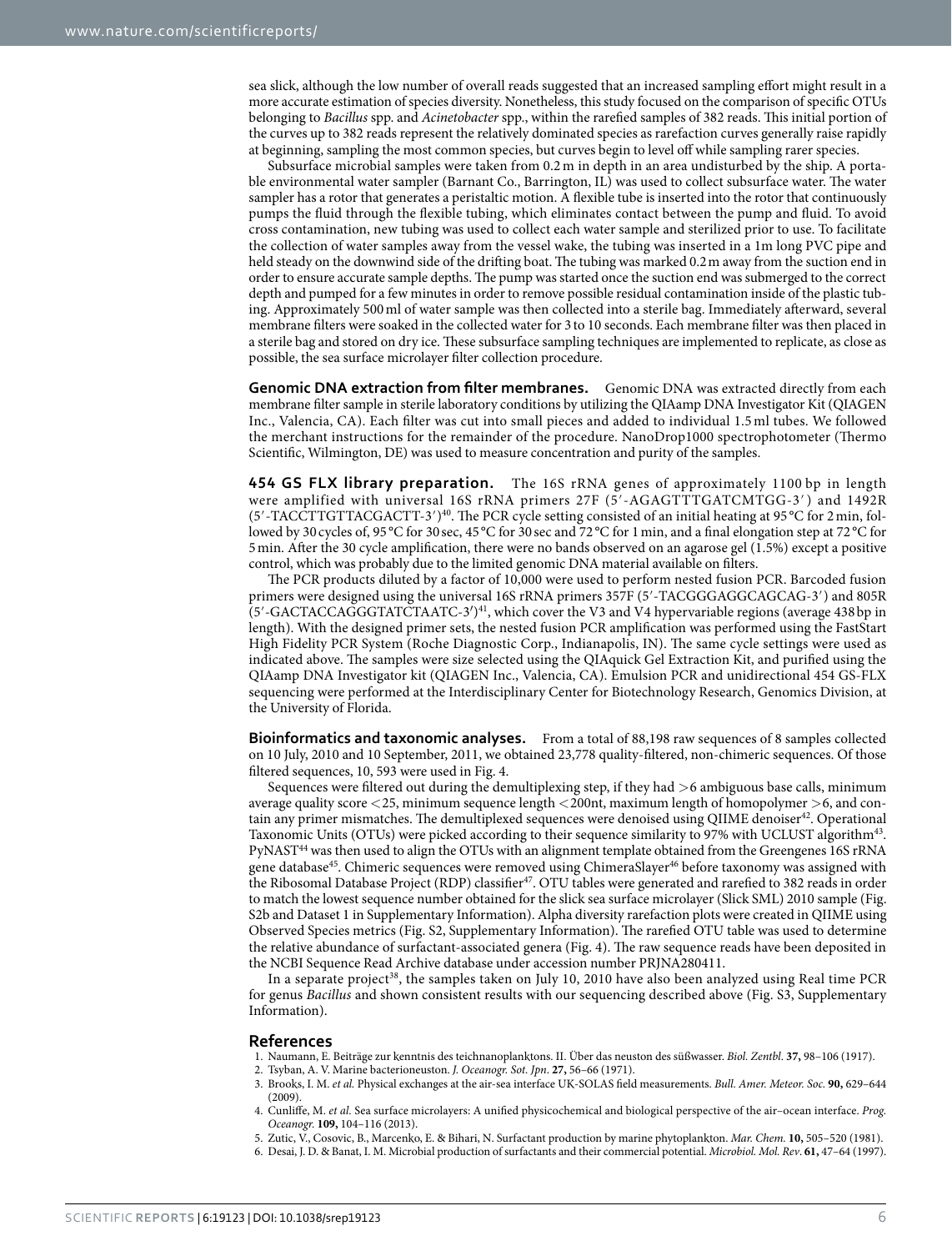- <span id="page-8-0"></span>7. Hassanshahian, M., Emtiazi, G. & Cappelo, S. Isolation and characterization of crude-oil degrading bacteria from the Persian Gulf and the Caspian Sea. *Mar. Pollut. Bull* **64,** 7–12 (2012).
- <span id="page-8-1"></span>8. Cai Q. *et al.* Screening of biosurfactant producers from petroleum hydrocarbon contaminated sources in cold marine environments. *Mar. Pollut. Bull.* **86,** 402–410 (2014).
- 9. Khopade, A. *et al.* Production and stability studies of the biosurfactant isolated from marine *Nocardiopsis sp B4*. *Desalination* **285,**  198–204 (2012).
- 10. Janek, T., Łukaszewicz, M. & Krasowska, A. Identification and characterization of biosurfactants produced by the Arctic bacterium *Pseudomonas putida BD2*. *Colloids Surf. B Biointerfaces* **110,** 379–386 (2013).
- <span id="page-8-2"></span>11. Abraham, W., Meyer, H. & Yakimov, M. Novel glycine containing glucolipids from the alkane bacterium *Alcanavorax borkumensis*. *BBA-Lipid Lipid Met*. **1393,** 57–62 (1998).
- 12. Maneerat, S. *et al.* A novel crude oil emulsifier excreted in the culture supernatant of a marine bacterium *Myroides* sp. strain SM1. *Appl. Microbiol. Biot*, **70,** 254–259 (2006).
- 13. Perfumo, A., Banat, I. M., Canganella, F. & Marchant, R. Rhamolipid production by a novel thermophilic hydrocarbon-degrading *Pseudomonas aeruginosa AP02-1*. *Appl. Microbiol. Biotechnol.* **72,** 132–138 (2006).
- <span id="page-8-3"></span>14. Youssef, N. H. *et al.* Comparison of methods to detect biosurfactant production by diverse microorganisms. *J Microbiol Methods* **56,** 339–347 (2004).
- <span id="page-8-4"></span>15. Satpute, S. K., Banat, I. M., Dhakephalkar, P. K., Banpurkar, A. G. & Chopade, B. A. Biosurfactants, bioemulsifiers and exopolysaccharides from marine microorganisms. *Biotechnol. Adv.* **28,** 436–450 (2010).
- <span id="page-8-5"></span>16. Agogue, H. *et al.* A survey on bacteria inhabiting the sea surface microlayer of coastal ecosystems. *FEMS Microbiol. Ecol.* **54,** 269–280 (2005).
- <span id="page-8-6"></span>17. Hühnerfuss, H., Alpers, W., Jones, W. L., Lange, P. A. & Richter, K. The damping of ocean surface waves by a monomolecular film measured by wave staffs and microwave radars. *J. Geophys. Res*. **86,** 429–438 (1981).
- <span id="page-8-8"></span><span id="page-8-7"></span>18. Gade, M., Hühnerfuss, H. & Korenowski, G. *Marine Surface Films* (Springer, Berlin, 2006).
- 19. Soloviev, A. *et al.* Modification of turbulence at the air-sea interface due to the presence of surfactants and implications for gas exchange. Part I: laboratory experiment. In: *Gas Transfer at Water Surfaces*, 245–258 (Kyoto University Press, 2011).
- <span id="page-8-9"></span>20. Upstill-Goddard, R. C., Frost, T. & Henry, G. R. Bacterioneuston control of air-water methane exchange determined with a laboratory gas exchange tank. *Global Biogeochem. Cy*. **17,** 1–15 (2003).
- <span id="page-8-10"></span>21. Matt, S., Fujimura, A., Soloviev, A. & Rhee, S. Modification of turbulence air-sea interface due to the presence of surfactants and implications for gas exchange. Part II: numerical simulations. In: *Gas Transfer at Water Surfaces*, 299–312 (Kyoto University Press,  $2011$ ).
- <span id="page-8-11"></span>22. Zhang, B. & Perrie, W. Cross-Polarized Synthetic Aperture Radar: A new potential measurement technique for hurricanes. *Bull. Amer. Meteor. Soc.* **93,** 531–541 (2012).
- <span id="page-8-13"></span><span id="page-8-12"></span>23. Soloviev, A. & Lukas, R. *The near-surface layer of the ocean: Structure, dynamics, and applications* (Springer, Netherlands, 2006). 24. Zaitsev, Y. Neuston of seas and oceans. *The Sea Surface and Global Change* [Liss, P. S. & Duce, R. A. (eds.)]. 371–382 (Cambridge
- <span id="page-8-14"></span>University Press, UK, 1997). 25. Franklin, M. P. *et al.* Bacterial diversity in the bacterioneuston (sea surface microlayer): the bacterioneuston through the looking
- <span id="page-8-15"></span>glass. *Environ. Microbiol.* **7,** 723–736 (2005). 26. Agogué, H., Casamayor, E. O., Joux, F., Obernosterer, I. & Lebaron, P. Resistance of marine bacterioneuston to solar radiation. *Appl. Environ. Microbiol.* **71,** 5282–5289 (2005).
- <span id="page-8-16"></span>27. Garrett, W. D. & Bultman, J. D. Capillary-wave damping by insoluble organic monolayers. *J. Colloid Sci*. **18,** 789–801 (1963).
- <span id="page-8-17"></span>28. Harvey, G. W. & Burzell, L. A. A simple microlayer method for small samples. *Limnol. Oceanog*. **11,** 156–157 (1963).
- <span id="page-8-18"></span>29. Kjelleberg, S., Stenstrom, T. A. & Odham, G. Comparative study of different hydrophobic devices for sampling liquid surface films and adherent microorganisms. *Mar. Biol.* **53,** 21–25 (1979).
- 30. Caporaso, J. G. *et al.* QIIME allows analysis of high-throughput community sequencing data. *Nat. Methods* **7,** 335–336 (2010).
- <span id="page-8-20"></span><span id="page-8-19"></span>31. Cunliffe, M. *et al.* Phylogenetic and functional gene analysis of the bacterial and archaeal communities associated with the surface microlayer of an estuary. *ISME J.* **2,** 776–789 (2008).
- <span id="page-8-21"></span>32. Yoon, J. H. & Oh, T. K. *Bacillus litoralis* sp. nov., isolated from a tidal flat of the Yellow Sea in Korea. *Int. J. Syst. Evol. Micr*. **55,** 1945–1948 (2005).
- <span id="page-8-22"></span>33. Bragadeeswaran, S. *et al.* Exopolysaccharide production by *Bacillus cereus* GU812900, a fouling marine bacterium. *Afr. J. Microbiol. Res.* **5,** 4124–4132 (2011).
- 34. Ostrowski, A., Mehert, A., Prescott, A., Kiley, T. B. & Stanley-Wall, N. R. YuaB functions synergistically with the exopolysaccharide and TasA amyloid fibers to allow biofilm formation by *Bacillus subtilis*. *J. Bacteriol.* **193,** 4821–4831 (2011).
- 35. Rajasekar, A., Anandkumar, B., Maruthamuthu, S., Ting, Y. P. & Rahman, P. K. Characterization of corrosive bacterial consortia isolated from petroleum-product-transporting pipelines. *Appl. Microbiol. Biot*. **85,** 1175–1188 (2010).
- <span id="page-8-23"></span>36. Gutierrez, T. *et al.* Role of bacterial exopolysaccharides (EPS) in the fate of the oil released during the Deepwater Horizon oil spill. *PloS one*, **8,** e67717 (2013).
- <span id="page-8-24"></span>37. Cappello, S. *et al.* Effect of bioemulsificant exopolysaccharide (EPS 2003) on microbial community dynamics during assays of oil spill bioremediation: A microcosm study. *Mar. Pollut Bul*. **64,** 2820–2828 (2012).
- <span id="page-8-25"></span>38. Hamilton, B. *et al.* Surfactant Associated Bacteria in the Sea Surface Microlayer: Case Studies in the Straits of Florida and the Gulf of Mexico. *Canadian Journal of Remote Sensing* **41,** 135–143 (2015).
- <span id="page-8-26"></span>39. de Leeuw, G. *et al.* Production flux of sea-spray aerosol. *Rev. Geophys.* **49,** RG2001 (2011).
- <span id="page-8-27"></span>40. Lane, D. J. 16S/23S r RNA sequencing. In: *Nucleic Acid Techniques in Bacterial Systematics* (Stackebrandt, E. & Goodfellow, M., Eds.) 115–147 (John Wiley and Sons, Chichester, 1991).
- <span id="page-8-28"></span>41. Turner, S., Pryor, K., Miao, V. & Palmer, J. Investigating deep phylogenetic relationships among cyanobacteria and plastids by small subunit rRNA sequence analysis. *J. Eukaryot. Microbiol*. **46,** 327–338 (1999).
- <span id="page-8-29"></span>42. Reeder, J. & Knight, R. Rapidly denoising pyrosequencing amplicon reads by exploiting rank-abundance distributions. *Nat. Methods* **7,** 668–669 (2010).
- <span id="page-8-30"></span>43. Edgar, R. C. Search and clustering orders of magnitude faster than BLAST. *Bioinformatics* **26,** 2460–2461 (2010).
- <span id="page-8-31"></span>44. Caporaso J. G. *et al.* PyNAST: a flexible tool for aligning sequences to a template alignment. *Bioinformatics* **26,** 266–267 (2010).
- <span id="page-8-32"></span>45. DeSantis, T. Z. *et al.* Greengenes, a chimera-checked 16S rRNA gene database and workbench compatible with ARB. *Appl. Environ. Microbiol*. **72,** 5069–5072 (2006).
- <span id="page-8-33"></span>46. Haas, B. J. *et al.* Chimeric 16S rRNA sequence formation and detection in Sanger and 454-pyrosequenced PCR amplicons. *Genome Res.* **21,** 494–504 (2011).
- <span id="page-8-34"></span>47. Wang, Q., Garrity, G., Tiedje, J. & Cole, J. Naïve bayesian classifier for rapid assignment of rRNA sequences into the new bacterial taxonomy. *Appl Environ Microbiol*. **73,** 5261–7 (2007).

#### **Acknowledgements**

The work is a part of the SCOR "Sea Surface Microlayer" working group (WG 141) sponsored by SCOR and the National Science Foundation (NSF). This is also a follow up on the COST Action 735 meeting "Surfactants and the Microlayer Gas Exchange", 18–19 March 2009, Plymouth, UK organized by Peter Liss (UEA) and attended by one